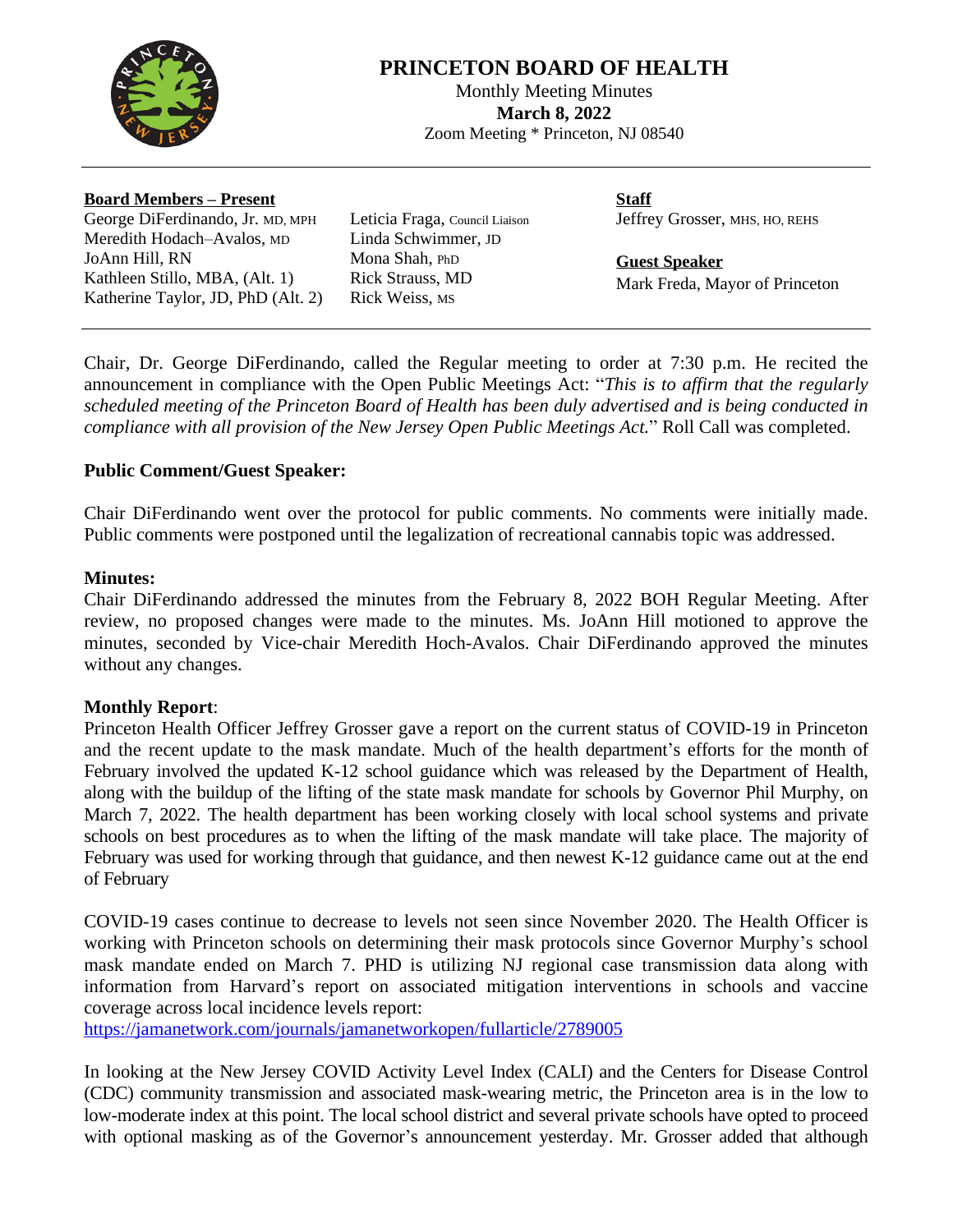mask wearing is now going to be optional, schools will still need to maintain their preparedness and evaluate universal masking in the event of an outbreak during periods of elevated community transmission, and for students and staff returning from quarantine or isolation. PHD will continue to work with schools on contact tracing but wants to make sure they keep those systems in place to be successful when they have those scenarios.

The PHD staff and animal control officer organized a free rabies clinic on 3/5/22 from 10am-12pm at the Princeton Fire Department. Fifty-two dogs and cats were vaccinated.

Regarding the Community Development Block Grant (CDBG) that the PHD, Human Services and Affordable Housing departments were awarded, the vulnerable population outreach coordinator (VPOC) and COVID-19 Generalist (CVG) have finalized the first portion, which involves acquiring \$30k worth of Personal Protection Equipment (PPE) for vulnerable populations, as well as for low and moderate income households in Princeton. Population care packages are being put together which will assist individuals if they are quarantined or isolated, and will include household items like trash bags and toothbrushes as well as COVID-19 test kits.

It is anticipated that mayor and council will review the resolution authorizing this purchase by the end of March, and after their approval, the goal is to put this into distribution by the end of April at the latest. This effort is in line with the Mercer County Public Health Partnership Community Health Improvement Plan which has a COVID-19 recovery strategic priority.

Also with the CDBG, the VPOC and CVG are putting together a professional services arrangement for local dental and vision practices to assist low and moderate income households with free vision and dental care.

The VPOC and CVG have begun planning art classes for the Mayor's Wellness Campaign (MWC). These classes are designed to assist with lowering social isolation, which can lead to loneliness and have serious long-term health effects. Now that all supplies have been received kits will be distributed. Four classes, two in person and two online, will be hosted from February to April. The MWC Isolation project is confirming dates for the art classes with the Art's Council. Once confirmed these classes will begin, both online and in-person, during the last week of February.

Lastly, PHD continues to offer vaccinations and boosters in the community. Clinics held over the last four weeks occurred at La Mexicana, the Princeton Public School Administration Building, Princeton Senior Resource Center and the Hun School of Princeton. Overall, the demand for COVID-19 vaccine and booster shots has been waning, but the health department found that where the vaccination clinics were performed with specific organizations (the local district and private schools), there is a much higher vaccine uptake in terms of the scheduling and organization.

Ms. Monah Shah congratulated Mr. Grosser and the whole PHD team on the outreach and success of vaccination rates in the community. Mr. Grosser also extended gratitude to the nurses, CVG and VPOC for their efforts.

#### **Reports from Committees**

Ms. Schwimmer thanked Vice-chair Hoch-Avalos and Kathleen Taylor for volunteering to be on the Strategic Planning Committee with her. She will reach out to other board members by the end of the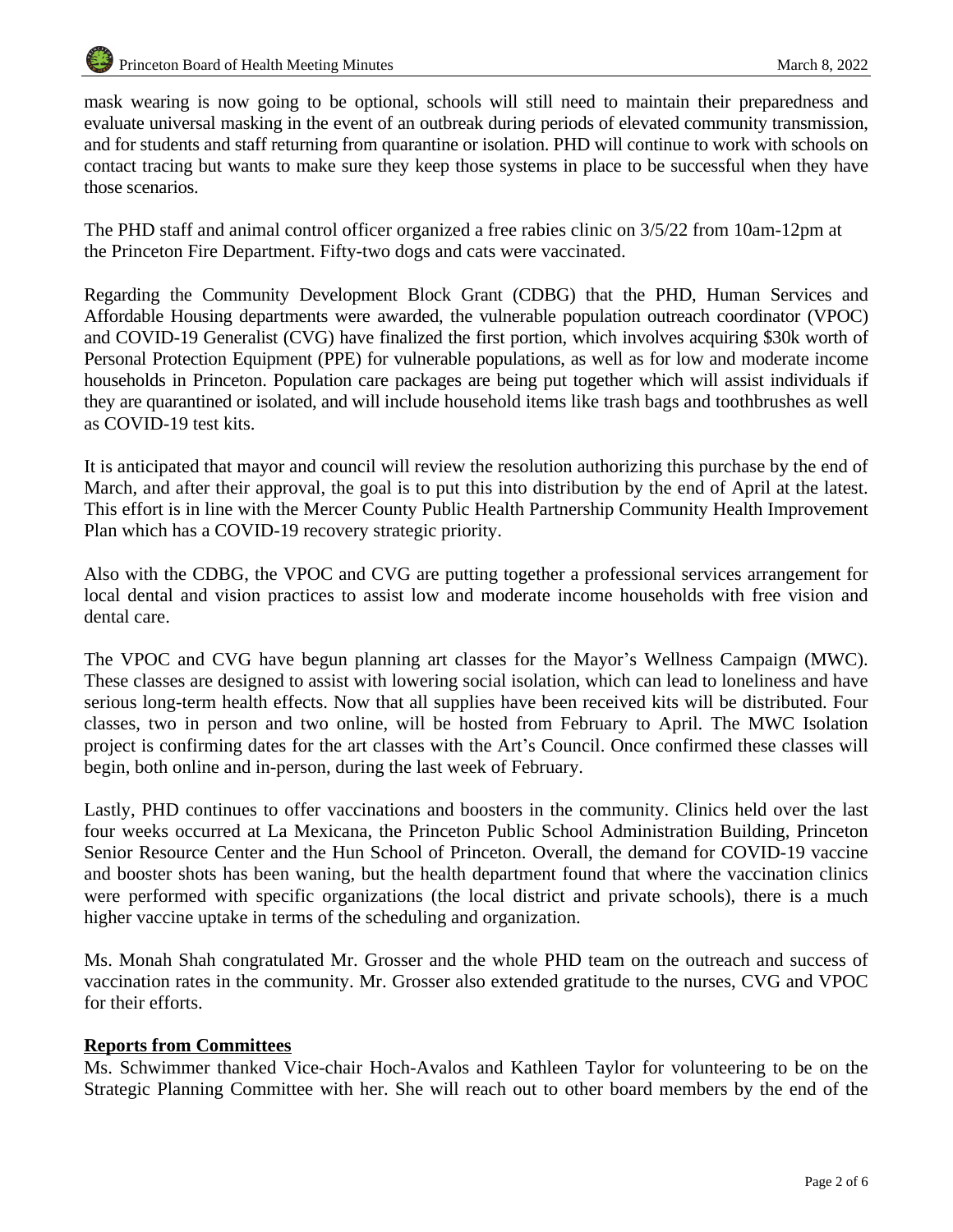week to see which other work groups or committees they want to be on. So far, she recommends keeping the liaison work the same way it has been due to lack of responses wanting to change it. She went over the current committees that were agreed on at the last meeting: Emergency Preparedness, Equity, and Strategic Planning. Further Liaison Groups/Appointments are: Vision Zero Network, Human Services, Civil Rights Committee, Office of Emergency Preparedness, Environmental Commissions, PAAD, and PSRC.

Ms. Hill volunteered to be on the Emergency Preparedness group. Ms. Shah volunteered to be on the Equity Committee, and Mr. Rick Weiss stated he will continue with Vision Zero.

Ms. Schwimmer expressed appreciation to all who volunteered.

### **Reports from other Boards/Commissions/Task Forces**

No discussion was held.

#### **Work Session**

No discussion was held, this was postponed until the next BOH meeting in April.

### **New Business**

Health Officer Grosser gave a Health Department Annual Report Overview. The 2020 Annual Report focused a lot on case investigations and contact tracing, whereas the 2021 Annual Report looked a lot at vaccination clinics, community outreach, and specifically, PHD's own staff working tirelessly through the year to ensure equitable vaccine access and that other necessary public health services were still done. He then displayed highlights from his condensed overall annual report as slides on a shared screen for all to view.

Throughout 2021, PHD continued to look at numbers behind COVID-19, examining social demographic information and closely monitoring localized transmission and case clusters. From a high-level overview, 950 cases of COVID-19 were investigated in 2021 in Princeton, with an average age of 35 years-old, compared to an average age of 42-years-old in 2020. The difference in age, although not substantial, likely has to do with the impact in 2020 in nursing homes and improvements made there for infectious disease prevention into 2021. Also, with the decrease in capacity restrictions and other public health measures, an uptick of positive COVID-19 cases was noted in the local younger population

In December 2021, PHD's data took a significant shift with the sudden spike of OMICRON variant cases in Princeton, with the weeks leading up to the holidays and end of the year reaching up to 60 cases per day. Similar to 2020, the health department continued to observe a disproportionate impact of COVID-19 on populations in Princeton, specifically on Princeton's African-American and Hispanic/Latino population. This data continued to influence PHD's outreach events, including putting COVID-19 vaccine clinics in neighborhoods that were seeing the highest number of COVID-19 cases from 2020 and 2021.

The Health Department saw success with its vaccination rates in the state, and Mr. Grosser thanked the residents and staff for the impressive vaccination rates in town. He noted that the first vaccination clinic was held January 13, 2021 and in total, the PHD conducted 57 vaccination clinics, with 4,361 doses administered. He then expressed gratitude for the instrumental hard work done by staff in the department, particularly by four staff who had made tremendous impacts in the community and with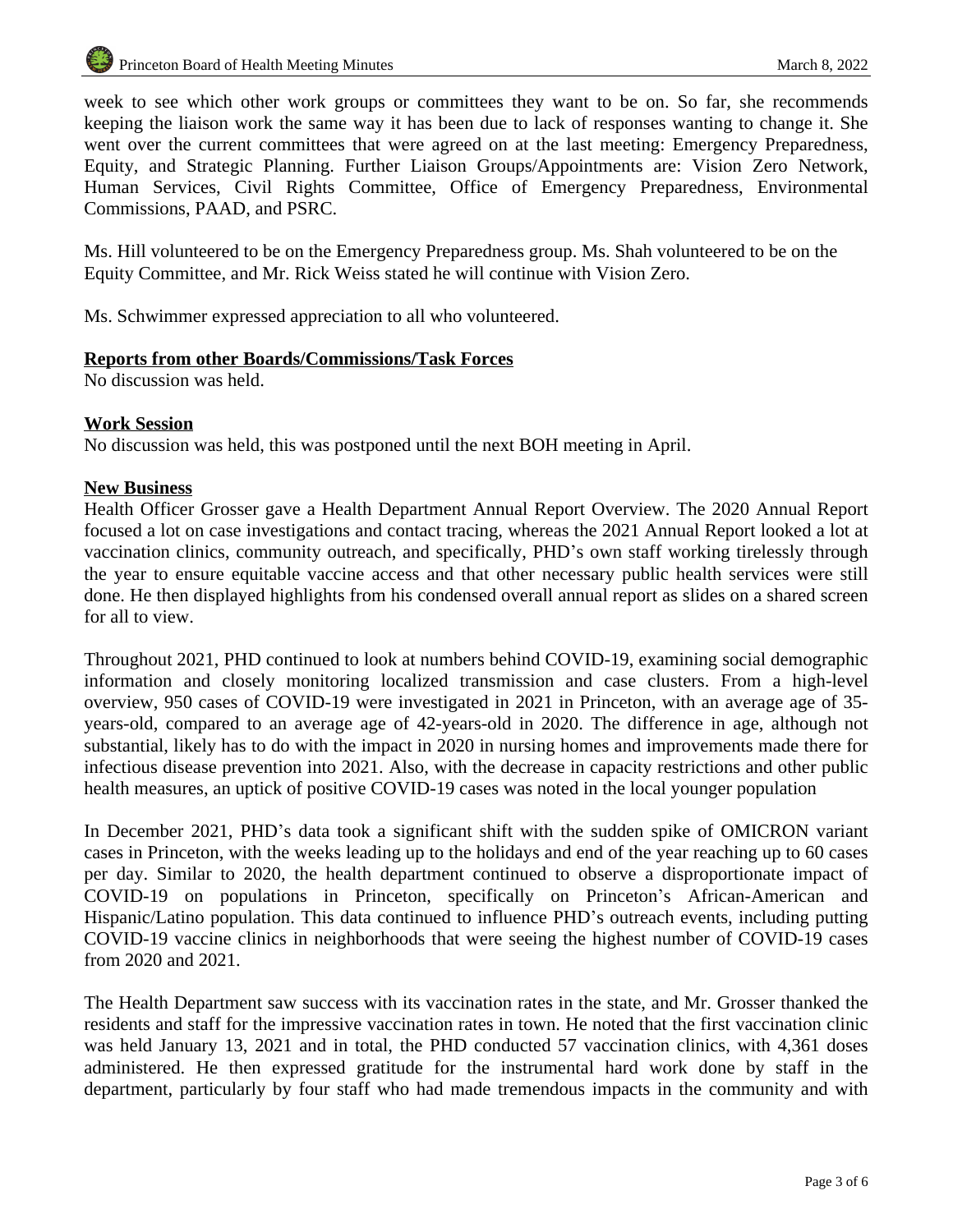their outreach. He focused on the efforts and success of those staff, the public health nurses, CVG, and VPOC. Chair DiFerdinando also expressed gratitude for the public health nurses hard work.

Ms. Hill and Councilwoman Leticia Fraga thanked Mr. Grosser for his summary, and Vice-chair Hoch-Avalos commented on how much more was done once vulnerable population groups were identified and resources were gotten out to them.

#### **Old Business:**

Chair DiFerdinando spoke on the topic of Public Meeting Status. He noted the difference in COVID-19 rates and the State CALI score since the BOH meeting last month. The current low transmission rate will likely allow for in-person meetings, though social distancing will still need to be maintained, along with other health measures. Extra-large meetings may require masking, though the logistics of this will need further discussion. Princeton Mayor Mark Freda commented that the sooner we can get back to resuming meetings in-person (with safe guards in place), it is a good thing. Hybrid meetings will likely be more beneficial than just in-person, as it would also allow for people with limited access or availability to still attend. Councilwoman Fraga further discussed the possibility of hybrid meetings. Chair DiFerdinando offered to come up with a draft for resuming meetings in hybrid form, and share it in the next two weeks with Mayor Freda and Councilwoman Fraga for their feedback on this work product.

Chair DiFerdinando began the discussion, entitled under Health Impacts of Recreational Cannabis Legalization (RCL). At the previous meeting, there was a presentation on the health impacts of cannabis in general, not just recreational cannabis. At that time, there was a request that the board consider the health implications of cannabis use and legalization. An ad hoc committee was formed with Chair DiFerdinando, Vice-chair Hoch-Avalos and Mr. Strauss. The ad hoc committee came up with two work products: a backgrounder on the health impacts of cannabis and draft resolution on what this subcommittee would recommend prior to the establishment of recreational cannabis sale in Princeton.

Vice-chair Hoch-Avalos spoke to the content of the backgrounder report and draft resolution, and she summarized key points and the need for ongoing study for a lot of issues, along with explaining the need for a harm-reduction model for commercial retail sale, and treatment options to outweigh any harm from cannabis use. Mr. Strauss further commented, adding that the key message is to be prepared and have public health education programs available prior to sale, that the council should provide for adequate resources and training before local sales, and periodically monitor effects. He also stated the need to place context around the CTF report, which is what the Backgrounder did, and that Resolution calls for reasonable public health measures as done in other states that have legalized cannabis.

Ms. Taylor thanked the subcommittee for their research and time, and stressed the importance of educating the public first. Other board members weighed in on the topic of education, safety and legalization.

Ms. Kathleen Stilo added that she emailed each Board member individually to share her concerns about the resolution drafted, which goes way beyond our mandate as a Board of Health. Cannabis for recreational use is a done-deal in NJ since it was approved by 78% of Princetonians. Home delivery will be statewide, including in Princeton, very soon. Our role is to generate educational materials which take a harm reduction approach to recreational cannabis use. Since there is no consensus on the Board regarding the prosed resolution, we should bring this to a referendum so the people of Princeton can let their voices be heard specifically on the issue of retail sale in Princeton.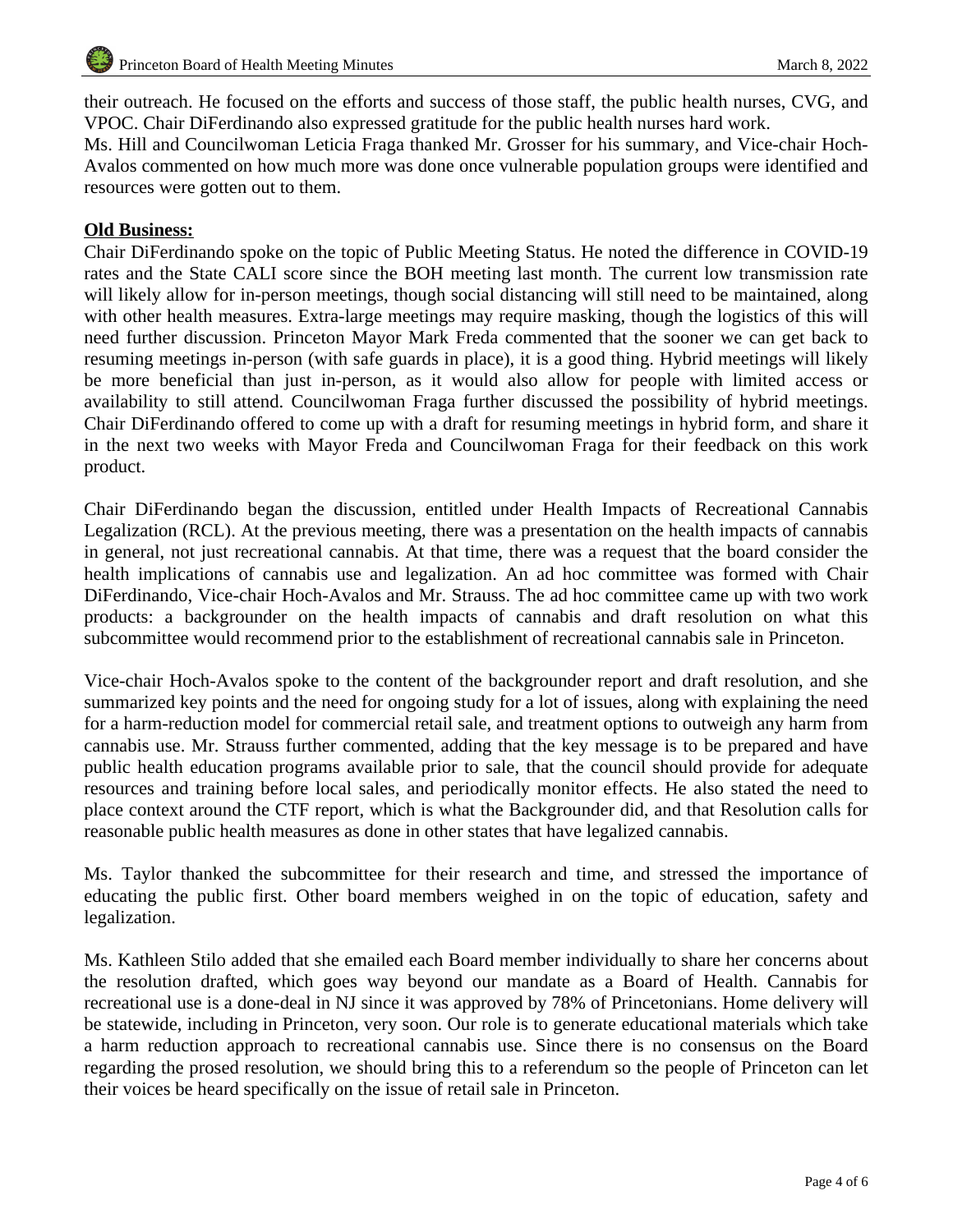# **Public Comments/Guest Speaker: [Health Impacts of Recreational Cannabis Legalization (RCL)**

Chair DiFerdinando shared the screen and read the BOH Public Comment and Questions Protocol, before opening the floor for public comment.

Community member Gabriel Saltarelli thanked the BOH for their work on this issue, and spoke about a recent study of the impact of recreational dispensaries on traffic safety. He stated that the research looked at fatal car crash data, which showed increased accidents and car deaths where cannabis retail opened, relative to zip codes without dispensaries. He recommended the BOH advise against allowing cannabis dispensaries in town.

Community member David Nathan stated his formal background and commented on RCL. He spoke about his disappointment with the CTF report, and that some peer review studies show opioid use and misuse and fatal overdoses may actually decrease with RCL. He further expounded on this topic and stressed the need to not bend to RCL prohibitionists.

Community member Lisa Jacknow shared her support for the BOH resolution, and stated that the BOH must focus on public health concerns.

Community member Abigail Kalmbach thanked the BOH for their time and consideration invested working on the Backgrounder. She then stated her formal background and expressed disagreement in the BOH postponing RCL. She further added that she agrees having educational material is needed, and recreational cannabis sales should be approved, and then commented on prevention of minors gaining access to cannabis, mail delivery of cannabis, and how cannabis sales tax should be used.

Community member Tom Pyle thanked the BOH and showed his appreciation for different conversations on this issue. He then stated his formal background and spoke on RCL and mental illness, in addition to his concerns on why cannabis was voted into legalization, conflicts of interest, RCL detrimental impact on youths' IQs, and the negative effects of RCL on the mentally ill and otherwise vulnerable people. He urged the BOH to take all of this into account and have a slower adoption and consideration of the legalization cannabis.

Community member Valeria Torres-Olivares commented on the dialogue on RCL, in that to her it seems fear-based and bias. She further commented on underage usage of cannabis and opening dispensaries in Princeton.

Community member Sheila Geoghegan thanked the BOH for their Backgrounder and proposed Resolution. She then spoke about the BOH's role in being stewards of public health, and whether to open cannabis retail in town. She further spoke abput vaping issues in town such as selling vapes to minors, and social justice issues in relation to RCL.

Community member Emanuele Gillio spoke about risk over benefit in relation to RCL, and that the risks to him seem to be more significant than what the benefits are, if any.

Community member Mikaylah, introduced herself and spoke in favor of RCL. She also commented that vaping issues of sales to minors are not comparable to cannabis dispensaries, since the latter has a higher level of security and scrutiny, as opposed to the local convenience store that may sell vapes.